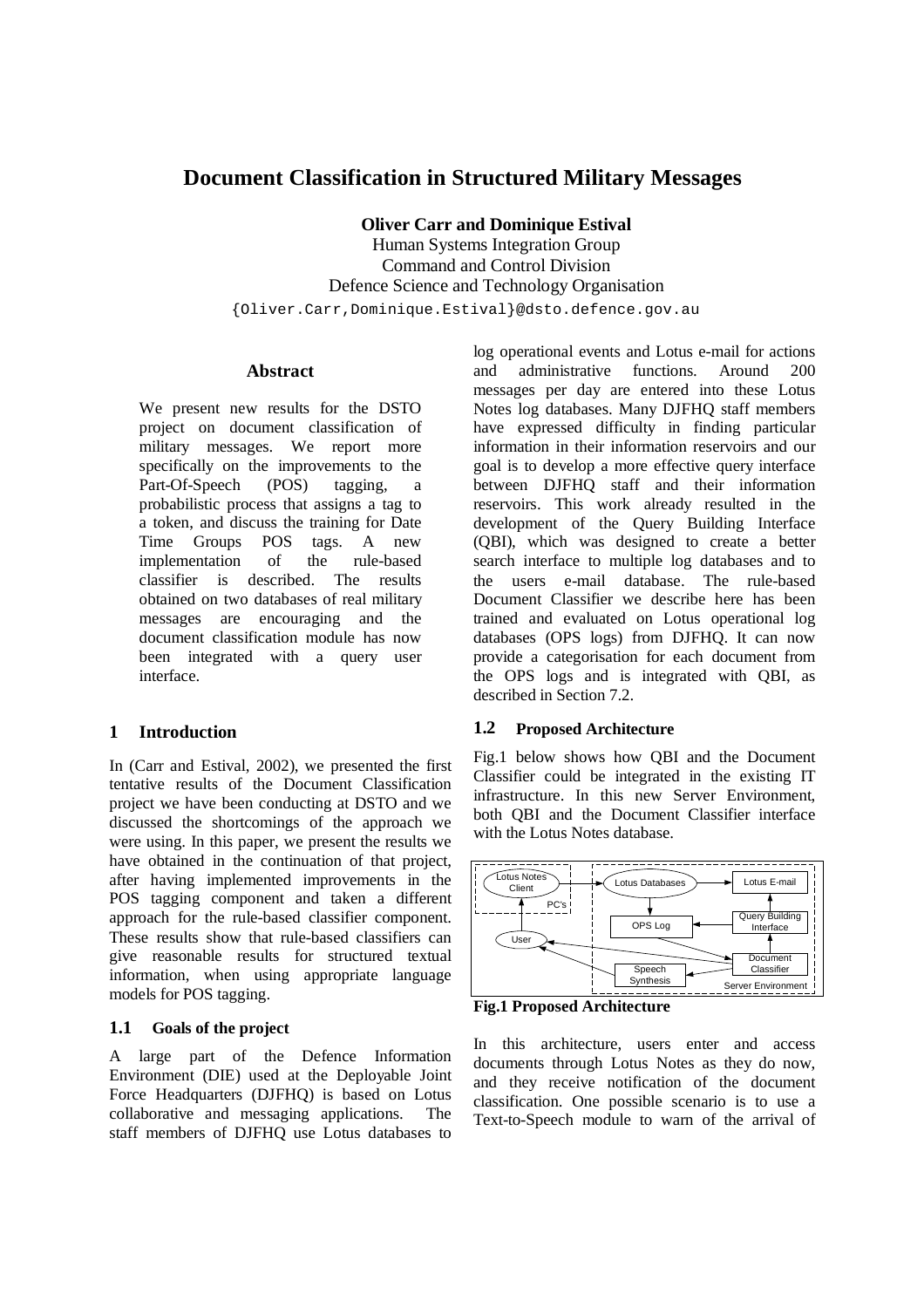some pre-specified document types, eg. NOTICAS (Notification of Casualty) or MEDSITREP (Medical Situation Report). For a NOTICAS, the injured person's details could be automatically retrieved and read out to the Commander or sent to a different display.

#### **1.3 Structure of the system**

The Document Classifier module in Fig.1 is named SOP-MRC (Standard Operating Procedures Rule Based Multiclass Classifier), and as shown in Fig.2, it consists of two main components: a Part-Of-Speech (POS) Tagger and a Classifier.



**Fig. 2 The SOP-MRC module**

The POS Tagger component, described in Section 3, is a probabilistic process that assigns a tag to a token. We also describe the training of this component in Section 3 and present our extension of the POS tagset for the military message data.

The Classifier component, described in Section 4, takes as input the list of pairs <token> <tag> produced by the POS Tagger for an incoming message and uses rules to determine the document type (including "free text") of the message.

We present in Section 5 the results we obtained on data from two military exercises. One database (VP-02) contains messages used to train the POS Tagger and to develop the classifier rules. The second database (TT-01) contains similar documents from another military exercise.

## **2 Shortcomings of the previous approach**

There were two types of problems with the first approach we took to classify the SOP documents from the DJFHQ message database. The first one was that the data did not conform to expectations and the second one was that the classification rules were too brittle. Both issues have been addressed by the new approach to writing the classification rules described in Section 4.2.

DJFHQ operators use formatted text in the free text fields of their Lotus Notes operational log databases. This formatted text is defined by Standard Operating Procedure (SOP) documents, and there are 88 different SOP Document Types corresponding to different message types. Our first approach had been to define rules based on the definition of the SOPs, which are available to the operators writing those messages as MS Word documents. However, the actual messages often do not follow the format prescribed by the SOPs and, in addition, they often contain attachments and other material, which makes classification more difficult. The new rules now take into account variations in the way operators actually write their messages and allow more flexibility in the classification. This is described in Section 4.

Another problem was that the POS tagset used by our POS Tagger did not cover some token types that are very important in military messages. In particular, one lesson from our earlier work was that it is necessary to recognise Date Time Group (DTG) expressions and that we would have to develop our own tagset to fit the military domain. The additions we made to the POS tagset, are discussed in more detail in Sections 3.2 and 3.5.

## **3 POS Tagging**

## **3.1 QTAG**

The POS tagger we chose to use is Qtag, a portable trainable language-independent probabilistic tagger developed by the University of Birmingham (Mason, 2003; Tufis and Mason, 1998). There are several training corpora available on the Internet to train POS taggers.<sup>1</sup> Qtag was originally trained with the Industrial Parsing of Software Manuals (IPSM) (Sutcliffe et al, 1996), which uses the Penn Treebank tagset, and it comes with the Birmingham – Lancaster Tagset and the associated resource file trained for English.

Qtag takes free text as input and outputs SGML, with each line containing the tag and the token it corresponds to. An example of input from our corpus and of the output produced by Qtag is given in Fig. 3.

 $\overline{a}$ <sup>1</sup> See e.g. the Automatic Mapping Among Lexico-Grammatical Annotation Models (AMALGAM) project:

http://www.comp.leeds.ac.uk/amalgam/amalgam/multiparsed.html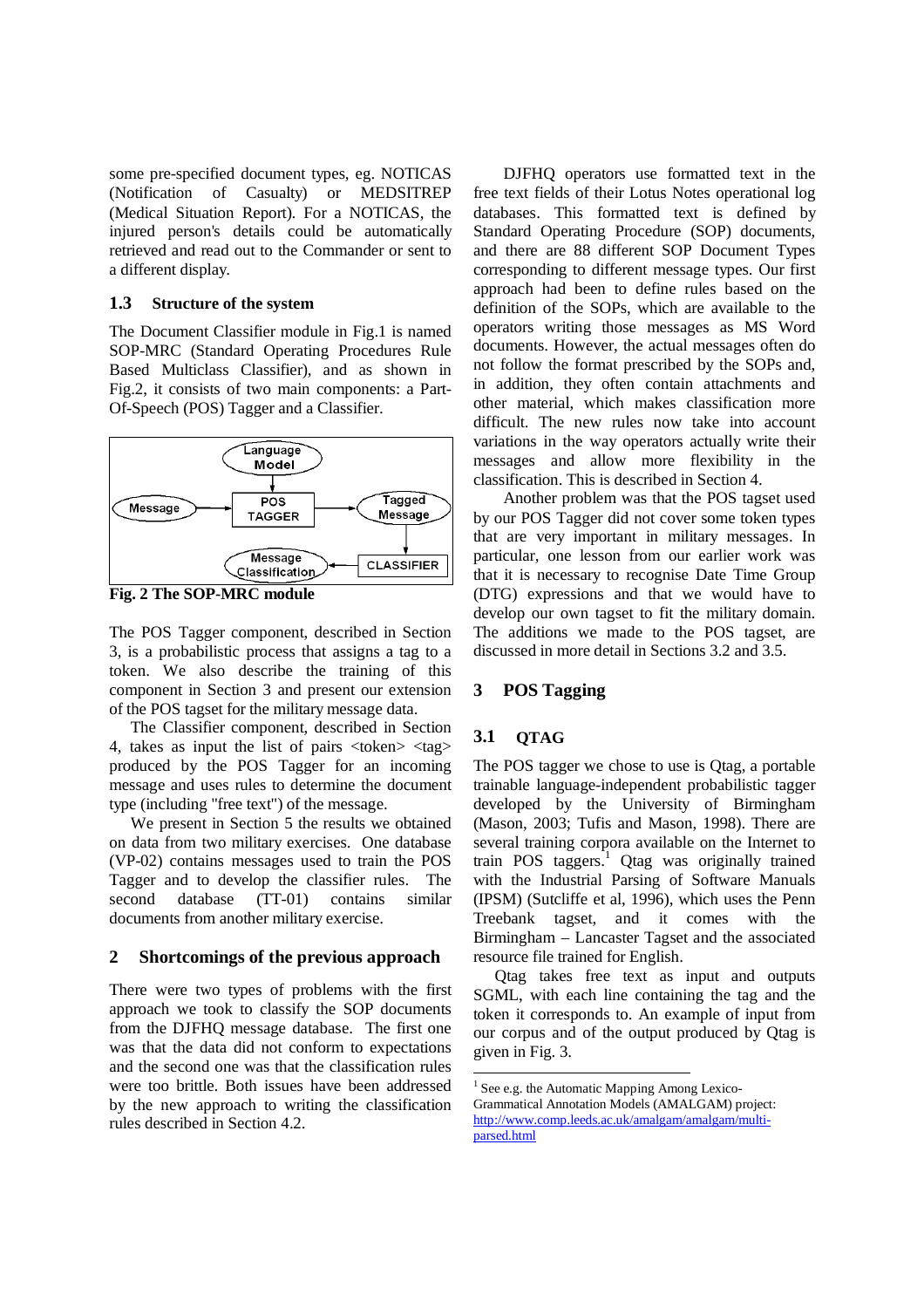| Input $(VP-02)$   | <b>Otag Output</b>                                                     |
|-------------------|------------------------------------------------------------------------|
| From HOCLSC,      | $\langle w \text{ pos} = "IN" \rangle$ From $\langle w \rangle$        |
| HSS facilities    | <w pos="JJ">HQCLSC</w>                                                 |
| allocated<br>to   | $\langle w \text{ pos} ='', \rangle \langle \langle w \rangle$         |
| <b>CLSC</b><br>as | $\langle w \text{ pos} = "NN" \rangle$ HSS $\langle w \rangle$         |
| follows, A. 34    | <w pos="NNS">facilities</w>                                            |
| Fd Hosp (U.K)     | <w pos="VBN">allocated</w>                                             |
|                   | $\langle w \text{ pos}$ ="TO">to                                       |
|                   | $\langle w \text{ pos} = "NN" > CLSC \langle /w \rangle$               |
|                   | $\langle w \text{ pos} = "CS" > as \langle /w \rangle$                 |
|                   | <w pos="VBZ">follows</w>                                               |
|                   | $\langle w \text{ pos} ='', \rangle \rangle \langle \langle w \rangle$ |
|                   | $\langle w \text{ pos} = "NN" > A. \langle /w \rangle$                 |
|                   | $\langle w \text{ pos} = \text{°CD} \text{''} > 34 \langle /w \rangle$ |
|                   | $\langle w \text{ pos} = "NN" > Fd \langle /w \rangle$                 |
|                   | $\langle w \text{ pos} = "NN" > Hosp \langle /w \rangle$               |
|                   | $\langle w \text{ pos} = "NN" \rangle (U.K) \langle /w \rangle$        |

 **Fig. 3 Output of Qtag using original tagset** 

To deal with the particular type of text contained in SOP documents, 59 new POS tags (mainly formatting tags) were added to the original tagset of 45 tags. Fig. 4 shows the same text as Fig. 3, tagged by Qtag using the language model containing these additional domain specific tags. $2,3$ 

| Input $(VP-02)$   | <b>Otag Output</b>                                                                  |
|-------------------|-------------------------------------------------------------------------------------|
| From HOCLSC,      | $\langle w \text{ pos} = \text{From} \text{ from} \rangle$ From $\langle w \rangle$ |
| facilities<br>HSS | <w pos="VB">HQCLSC</w>                                                              |
| allocated<br>to   | $\langle w \text{ pos} ='', \rangle \langle \langle w \rangle$                      |
| CLSC.<br>as       | $\langle w \text{ pos} = "NN" \rangle$ HSS $\langle w \rangle$                      |
| follows. A. 34    | <w pos="NNS">facilities</w>                                                         |
| Fd Hosp (U.K)     | <w pos="VBN">allocated</w>                                                          |
|                   | $\langle w \text{ pos} = "TO" > to \langle /w \rangle$                              |
|                   | $\langle w \text{ pos} = "NN" > CLSC \langle /w \rangle$                            |
|                   | $\langle w \text{ pos} =$ "as">as $\langle w \rangle$                               |
|                   | <w pos="NPS">follows</w>                                                            |
|                   | $\langle w \text{ pos} ='', \rangle \langle \langle w \rangle$                      |
|                   | $\langle w \text{ pos} = \text{TrmA} \rangle A. \langle w \rangle$                  |
|                   | $\langle w \text{ pos} = \text{°CD} \text{''} > 34 \langle w \rangle$               |
|                   | $\langle w \text{ pos} = "NN" > Fd \langle /w \rangle$                              |
|                   | $\langle w \text{ pos} = "NN" > Hosp \langle /w \rangle$                            |
|                   | $\langle w \text{ pos} = "W" \rangle (U.K) \langle /w \rangle$                      |

 **Fig. 4 Output of Qtag using new tagset** 

## **3.2 Date Time Groups (DTGs)**

j

As was described in (Carr and Estival, 2002), the analysis of our previous results showed that they were unsatisfactory in part because the POS Tagger did not recognise Date Time Groups (DTGs), which are very common in our texts, and

which play an important role in document type recognition for SOPs. For the purpose of document classification, a DTG is a single unit of information, but there are 3 types of DTGs that appear in the SOPs:

- DTG S, with time and time zone information,
- DTG<sub>M</sub>, with day, time and time zone information,
- DTG L, with day, time, time zone, month, and year information.

Examples of these are given in (1) with their corresponding POS tag.

| (1) | DTG S | 1259Z        |
|-----|-------|--------------|
|     | DTG M | 310745Z      |
|     | DTG L | 200830ZAUG02 |

Although the 3 different types of DTGs are not often distinguished by the classifier rules, the POS Tagger needs to be trained on these 3 different DTG types, to avoid confusion with other alphanumeric strings. (2) is an example of the output from Qtag, where the DTG\_S tag is correctly assigned to the text "1100K".

(2)  $\langle w \text{ pos} = \text{at} \text{val} \rangle A \text{d} \langle w \rangle$  $\langle w \rangle$  pos="DTG\_S">1100K</w>  $\langle w \rangle$  pos="NN">C130 $\langle w \rangle$ 

As shown in Table 1, the baseline performance of Qtag (trained on 80% of the VP-02 data and tested on the remaining 20%) for DTGs was fairly low. This is due to the inadequate training data for DTGs in this corpus, which comes from one military exercise covering a short period of time, and thus conatining few variations for dates.

|           | <b>POS Baseline</b> |                   |        |          |
|-----------|---------------------|-------------------|--------|----------|
|           |                     | DTG S DTG M DTG L |        | All Tags |
| Recall    | 9.68%               | 15.72%            | 24.28% | 74.39%   |
| Precision | $6.90\%$            | 13.74%            | 14.86% | 75.23%   |

 **Table 1 Baseline Performance of Qtag** 

#### **3.3 Training with additional data.**

To improve recognition of DTGs, we decided to create additional examples of DTGs to boost the training data for Qtag. For each of the DTG types, additional data was created in a systematic way to obtain instances of DTGs covering a wider range of dates and times. Table 2 shows the performance of Qtag with additional training data for DTGs.

<sup>&</sup>lt;sup>2</sup> HQCLSC stands for "Headquarters Combined Logistics Support Command". Note that the POS tags assigned to it (JJ in Fig.3 and VB in Fig.4) are incorrect, as are several of the other tags.

 $3$  The tag <FrmA>, meaning a "formatted A character", covers the strings " $nA$ .", " $n(A)$ " and " $nA$ ".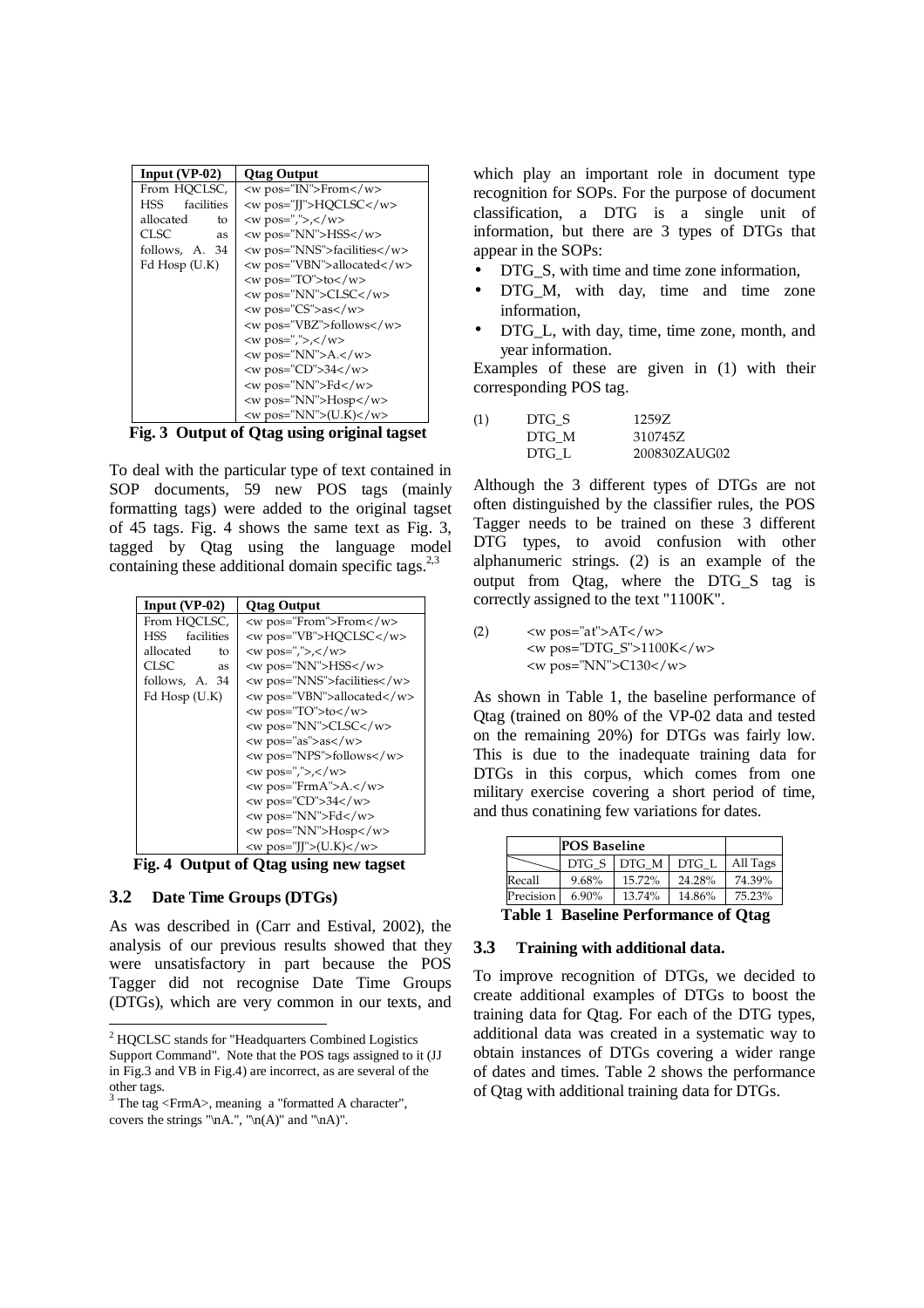| additional DTG M |                  |                  |        |          |  |  |  |  |
|------------------|------------------|------------------|--------|----------|--|--|--|--|
|                  | DTG S            | DTG M            | DTG_L  | All Tags |  |  |  |  |
| Recall           | 100.00%          | 98.91%           | 95.65% | 90.81%   |  |  |  |  |
| Precision        | 80.52%           | 98.91%           | 95.65% | 85.94%   |  |  |  |  |
|                  | additional DTG S |                  |        |          |  |  |  |  |
|                  | DTG_S            | DTG_M            | DTG L  | All Tags |  |  |  |  |
| Recall           | 100.00%          | 98.91%           | 95.65% | 92.75%   |  |  |  |  |
| Precision        | 80.52%           |                  | 95.65% | 87.77%   |  |  |  |  |
|                  |                  | additional DTG L |        |          |  |  |  |  |
|                  | DTG_S            | DTG M            | DTG L  | All Tags |  |  |  |  |
| Recall           | 100.00%          | 98.91%           | 95.65% | 90.95%   |  |  |  |  |
| Precision        | 80.52%           | 98.91%           | 59.46% | 85.94%   |  |  |  |  |

#### **Table 2 Additional training data for DTGs**

Since the worst performing category had been DTG\_M, we first added 482 additional instances of DTG<sub>M</sub> to the training file for Qtag. The same process was repeated for DTG\_S and DTG\_L, with 158 and 8,063 additional instances respectively.

#### **3.4 Overtraining**

Table 2 shows that the performance of Qtag improved when the DTG\_M data was first added but decreased significantly after DTG\_L data was added (additional DTG\_S training data did not make any significant difference). The decrease in performance after the DTG\_L data was added is due to overtraining of Qtag. Using the same recursive algorithm, adding year information leads to the creation of many more instances of DTG\_L than DTG\_M and DTG\_S and skews the training data, resulting in many false positives for that category. Since the training text with the added DTG<sub>M</sub> and DTG<sub>S</sub> gave the best performance, this is what we used to create the Qtag language model.

#### **3.5 New POS tags for measure units**

Table 3 shows examples of DTG tokens that were miscategorised by Qtag. We can see that most of these are in fact genuine DTGs, which is good news since the classifier rules are not concerned with the type of DTG (DTG\_S, DTG\_M, or DTG L) but only with the occurrence of a DTG.

|    | Number Example       | Tag       | <b>Correct Tag(s)</b> |
|----|----------------------|-----------|-----------------------|
|    | 030/02OF170015ZMAY02 | NN        | DTG L                 |
| 1  | 2100S                |           | DTG SLAT LONG S       |
| 2  | 4000FT,              | DTG S DST |                       |
| 8  | 4000L                | DTG_S WGT |                       |
| 5  | 171659Z              | NN        | DTG M                 |
| 13 | WEST                 | reg       | NN                    |
| 8  | 5000M                | DTG S DST |                       |
| 32 | (2)AT                | NN        | Frm2 at               |
| 7  | $(0.5 - 0.7)$        | NN        | СD                    |
| 1  | A.151206KMAR02       | NN        | FrmA DTG L            |
| 2  | PD:130800K           | NN        | Pd DTG M              |
|    | C.LAND               | NN        | FrmC VB               |

#### **Table 3 Errors in POS tagging for DTGs**

Further analysis of the miscategorisations shown in Table 3 suggests ways in which the performance of the POS Tagger can be improved:

- § add additional training data for DTGs with different minute information than 0 or 5;
- § add POS tags for measure units, such as <WGT> for weights, <DST> for distances, <SPD> for speeds,
- § add POS tags for the various different types of Latitude and Longitude information or Grid reference.

Some examples are given in (3).

(3)  $\langle$  <w pos= "WGT">2500KG $\langle$ /w>  $\langle w \text{ pos} = "DST" > 500$ NM $\langle w \rangle$  $\langle w \rangle$  pos = LATLONG>15.35S/151.20E  $\langle w \rangle$ 

In the end, 71 extra tags were added to the tagset, giving a total of 116 POS tags.<sup>2</sup> The new  $Qtag$ language model was trained on 80% of the POS tags from the VP-02 data. The remaining 20% (36862 tags from 430 messages from VP-02) were used to test the performance of the POS Tagger. Table 4 shows the results obtained for the DTG\_S, DTG\_M and DTG\_L tags, after Qtag was trained with the additional training data for the new measure units POS tags.

| New Tags | Recall  | Precision |  |
|----------|---------|-----------|--|
| DTG S    | 100.00% | 91.18%    |  |
| DTG M    | 98.91%  | 99.27%    |  |
| DTG L    | 97.34%  | 100.00%   |  |

 $\overline{a}$ 

#### **Table 4 DTGs with new language model**

 $2^2$  There were 57 tags for formatting, 3 for DTGs, 3 for measure units and 6 for Lat/Long/Grid. Only 111 out of the 116 different POS tags appear in our test data.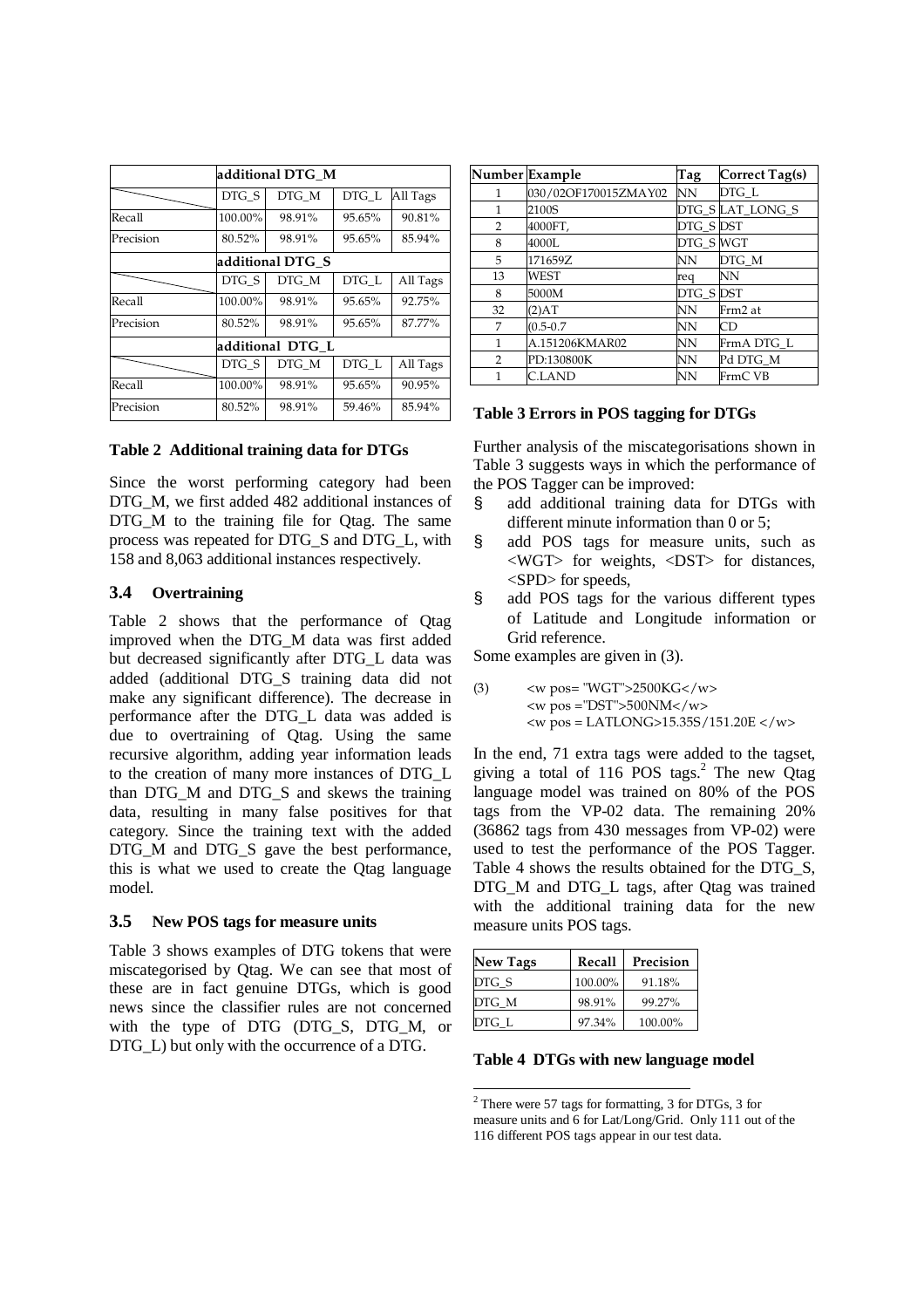Table 5 shows the overall results for Qtag using the macroaverage and microaverage statistics as described in (Sebastiani, 2001). Almost half of the POS tags in the test data were <NN>. We believe using the microaverage result without <NN> gives a better indication of performance.

| <b>Recall and Precision Averages</b> | Recall | <b>Precision</b> |
|--------------------------------------|--------|------------------|
| Macroaverage                         | 89.69% | 95.65%           |
| Microaverage                         | 97.84% | 97.08%           |
| Microaverage (no NN)                 | 92.67% | 94.75%           |

#### **Table 5 Overall Performance of Qtag**

### **4 Rule-based Classifier**

Unlike most work on document classification (see Jackson and Moulinier, 2002, or Manning and Schütze, 1999), we do not rely on the semantic content of the documents to classify our documents, but take advantage of the very highly constrained structure of the documents. This is an example of *Category-Pivoted Text Classification* where the classifier is given a classification and must find which messages should be assigned to a given class, as opposed to *Document-Pivoted Text Classification,* which tries to determine the appropriate classifications for a set of documents (Sebastiani, 2002).

Quoting from (Jackson and Moulinier, 2002), there are two views of NLP: "Symbolic NLP tends to work top-down by imposing known grammatical patterns and meaning associations upon texts. Empirical NLP tends to work bottom-up from the texts themselves, looking for patterns and associations to model, some of which may not correspond to purely syntactic or semantic relationships." Empirical NLP has been widely used since the early 1990's while Symbolic NLP has been viewed less favourably. The system we describe here is in the tradition of Symbolic NLP, as the categories we use have been pre-defined and do not emerge from the data. However, at this point, classification is mainly performed on the basis of formatting structures, not on linguistic constructs.

Our first rule-based classifier used an "if, else" structure to parse the tags returned from Qtag one at a time. The document type was determined solely on the basis of the previous tag and the

current tag, and only <Start> tags and the last one or two <End> tags were used to classify a message. A large amount of code (in Python) was written to implement this method, which turned out to be neither efficient nor successful.

Our first approach was too optimistic and too reliant on the document structure given in the SOPs, and our rules did not perform well. Our second implementation of a rule-based classifier uses regular expressions to state the rules. Regular expressions allow us to define more detailed rules and they also allow for more flexibility.

#### **4.1 Regular Expressions as rules**

As discussed in (Carr and Estival, 2002), the discrepancy between the format prescribed by the SOPs and the real text input by the operators was one of the main causes of errors. The use of regular expressions as rules allows flexibility in rule definition and result in shorter and more effective code. Several rules can be written to recognise one SOP document type.

The output of Qtag is read into a string. This string contains the list of POS tags for a message. Each rule recognises the tags for one SOP document type and allows any number of other tags in between. Only those POS tags required by the classifier rules are read into the Classifier. Having all the POS tags in a string also allows message headers and multiple SOPs to be pruned off or recognised differently very easily.

We give in (4) an example of a classifier rule for document type "P", where there can be any number of tags before <Frm1> and at least one instance of the separator or more tags before  $\le$ Frm2>. In (5), we give an example of a message containing a document of type "P".

(4)  $P = ($ [ a-za-z]|[ A-Za-za-z0-9]|[ A-ZA-Z]|[ DTG\_S]|[ DTG\_M]|[ DTG\_L]|[ a-za-za-za-za-za-za-z]|[ A-Za-za-za-z]|[  $11$  $10$ ,  $1$  Frm1([ a-za-z]|[ A-Za-za-z0-9]|[ A-ZA-Z]|[ DTG\_S]|[ DTG\_M]|[ DTG\_L]|[ a-za-za-za-za-za-za-z]|[ A-Za-za-za-z]|[ ]]){1,}Frm2.([ a-za-z]|[ A-Za-za-z0-9]| [A-ZA-Z]|[ DTG\_S]|[ DTG\_M]|[ DTG\_L]|[ a-za-za-za-za-za-za-z]|[ A-Za-za-za-z]|[ ]]){0,}

(5) CD DTG\_M Frm1 CD From at Frm2 DTG\_L

#### **4.2 SOP-MRC rules**

As mentioned earlier, the classifier rules were first created following the 88 SOP document definitions. They were later derived from a corpus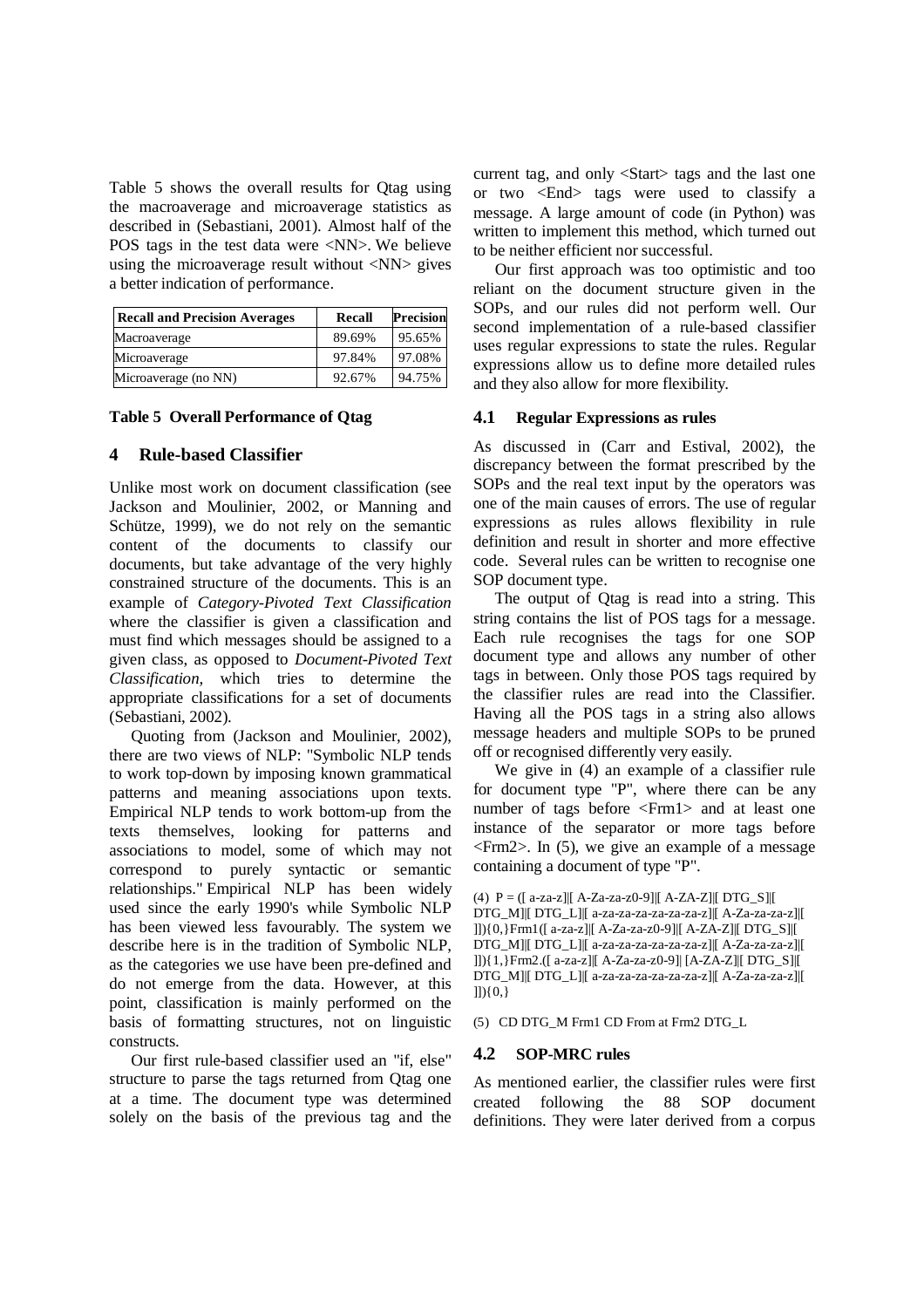analysis and further refined after analysis of the results on the same corpus. The rules use mostly POS tags relating to formatting, eg. <Fm1> ("formatted 1") or <FrmB> ("formatted B"), but also some content information, with the POS tags for DTGs and <CD> (number). A total of 66 rules were used to recognise the 37 document types that appeared in the VP-02 data. Of these 66 rules, 44 rely on the POS tags for DTGs or <CD>.

One disadvantage of using regular expressions to implement classifier rules might be that they can be fairly long. The example in (4) is one of the shortest rules in terms of number of elements. However, this problem can be alleviated by the use of named groups and the Python interpreter is useful to test the regular expressions before they are included into the classifier.

It is also worth noting that these handcrafted rules were in fact written very quickly, much more quickly than "one rule in two days" as described by (Jackson and Moulinier, 2002).

Each message is tested against all the rules for SOP document types. If no match is found, then the document is assigned to the document type "Free Text". Some rules are in fact subsets of other rules. This defines a hierarchy of rules which can be used to determine the correct SOP document type, see Section 6.

## **5 Results**

We present the results obtained by SOP-MRC on two different message databases. The VP-02 database was used for training the POS Tagger and to define the classifier rules. It contains 2328 messages and 37 document types. The TT-01 database contains 3131 messages and 18 document types. The detailed results for each document type, for both VP-02 and TT-01, are given in Appendix 1 and 2.

The first part of Table 6 shows the overall results of SOP-MRC for VP-02. Since over 75% of the messages are "Free Text", we also show the microaverage result without the "Free Text" category to give a better indication of performance.

The second part of Table 6 shows the overall results of SOP-MRC for TT-01. In this corpus, over 85% of the messages are "Free Text" and the microaverage result is again given without the "Free Text" category.

| Recall and Precision Averages   Recall   Precision |  |  |
|----------------------------------------------------|--|--|
|----------------------------------------------------|--|--|

| $VP-02$                     |        |        |
|-----------------------------|--------|--------|
| Macroaverage                | 79.99% | 67.94% |
| Microaverage                | 82.49% | 81.52% |
| Microaverage (no Free Text) | 70.53% | 43.41% |
| <b>TT01</b>                 |        |        |
| Macroaverage                | 12.72% | 13.09% |
| Microaverage                | 86.77% | 83.88% |
| Microaverage (no Free Text) | 77.39% | 26.81% |

## **Table 7 SOP-MRC for VP-02 and TT01**

These results are very encouraging. Although the macroaverage for TT-01 is not very good, this is explained by the fact that there were a number of False Positives for document types which do not occur in this data (see Appendix 2). The microaverage shows that the document types with larger numbers of documents are giving as good results for the new unseen data as for VP-02.

An explanation for the discrepancies between the document types used in VP-02 and in TT-01 is that the SOP definitions were actually developed at DJFHQ, and that VP-02 was a military exercise which only involved that headquarters, with all the messages coming from DJFHQ, while TT-01 was a four nation exercise, with messages coming from a number of different headquarters.

Another issue concerns the "Shift Handover" documents. The Shift Handover form is filled in by officers "handing over" their shift to another officer who "watches" the database for outstanding issues, and is a summary of the past 12 or 24 hours. Although this form is essentially free text, because the officers tend to think in terms of formatted documents, they often write it as another formatted document, eg. with numbered items for new paragraphs. If we classified the Shift Handover form as "Free Text", the accuracy would improve. This can be seen as another example of the well-know fact that the operator or human element is a large factor in system success.

## **6 Multilabel classification**

One of the lessons from our earlier work was that we needed to use a multilabel classification rather than a simple multiclass classification. In multiclass classification, each message is assigned to only one of several possible classes, while in a multilabel classification, a message can be assigned to one or more classes (Lewis, 2002). Our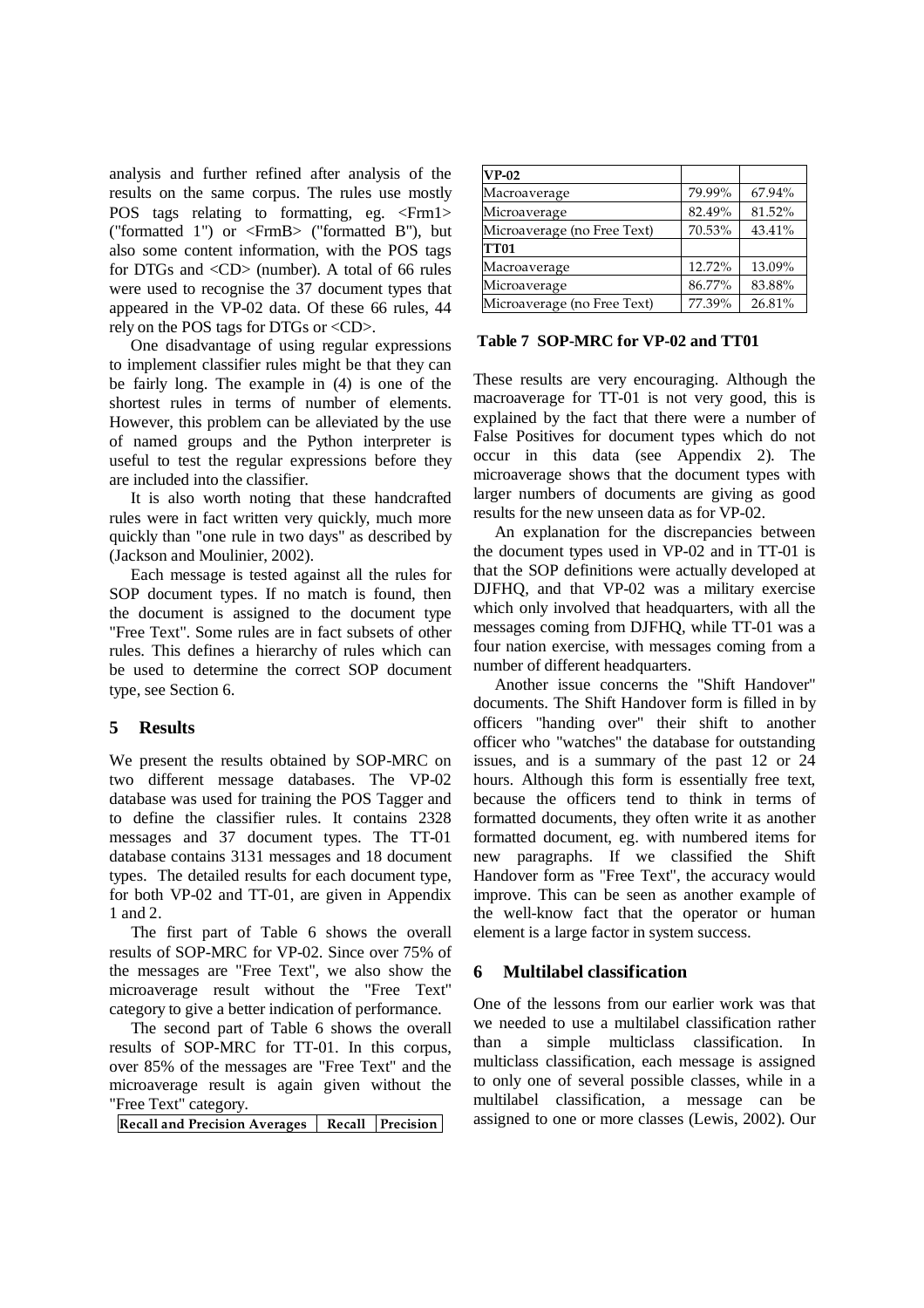new classifier rules now perform a type of multilabel classification, by assigning a complex label to each message. An example of this complex label is shown in  $(6)$ .<sup>3</sup>

#### (6) C:B:A:Free Text

This example shows the output of a message that contains a document of type C. As mentioned above, some rules are actually subsets of other rules, thereby defining a hierarchy of document types. In this case, the rule for document type C includes the rule for document type B, which includes the rule for document type A; thus A and B are also included in the complex label, as well as Free Text, the default classification.

In our current implementation, we choose the label returned by the more specific rule in the complex label, and return it as the single label, or multiclass classification, for the message being classified (in this case, C). Although Sebastiani (2002) argues that a multilabel classifier cannot be used as a single label classifier, the complex label that is returned by our classifier component is in fact a multilabel classification in terms of the hierarchical structure of the classifier rules. This hierarchy can be thought of as a set of binary classifiers (implemented as classifier rules) listed in order, from smallest (more general) to largest (more specific). This set is ordered such that a document type is a subset (in terms of structure, not content) of the next document type.<sup>4</sup>

## **7 Conclusions and future work**

#### **7.1 Improvements**

j

The expanded POS tagset provides a better coverage for the texts in our domain, and the POS Tagger component is now trained for the real data found in military message databases.

The new classifier component is much cleaner and more efficient. Python provides high-level methods to implement regular expressions and use

them to search strings of text, which makes it easier to modify the classifier and to add or change the rules.

The results on a new database of messages, which were not used to create the classifier rules, are encouraging and indicate that we can improve the performance of SOP-MRC with little effort.

## **7.2 Integration with QBI**

QBI is an improved search interface to the Lotus Notes operational log database used at DJFHQ, which is developed by the same DSTO team as SOP-MRC. We aim to incorporate the output of SOP-MRC with QBI by providing a categorypivoted view of the documents as categorised by SOP-MRC. An example of this view is shown in Fig. 5.

The categorised view will allow the users of the QBI to quickly find messages in a Lotus Notes operational log database by using document types to limit their search or to locate the relevant message.

## **7.3 Other Improvements to SOP-MRC**

The performance of the POS Tagger could be improved by pre-processing the messages. Text such as "10 KM" could be normalised to "10KM" so the POS Tagger can properly tag it <DST> rather than <CD> <NN>. This would also help improve the classifier's performance.

The current implementation relies on a one-toone correspondence between classifier rules and document types. We are looking at another approach, in which a classifier rule would be a subset of a number of rules for a few document types, in other words we would have a more general rule for a set of document types. This would correspond to implementing the true multilabel classification mentioned in Section 6, where the hierarchy of rules also correspond to the conceptual hierarchy of document types.

<sup>&</sup>lt;sup>3</sup> The names of the document types have been replaced by alphabetical labels for presentation; in the real system, the

categories have meaningful labels. 4 For example, a MEDSITREP (Medical Situation Report) is conceptually a kind of SITREP (Situation Report), but a SITREP is not a kind of "Free Text", even though the rules for "SITREP" and "Free Text" are in a subset relation.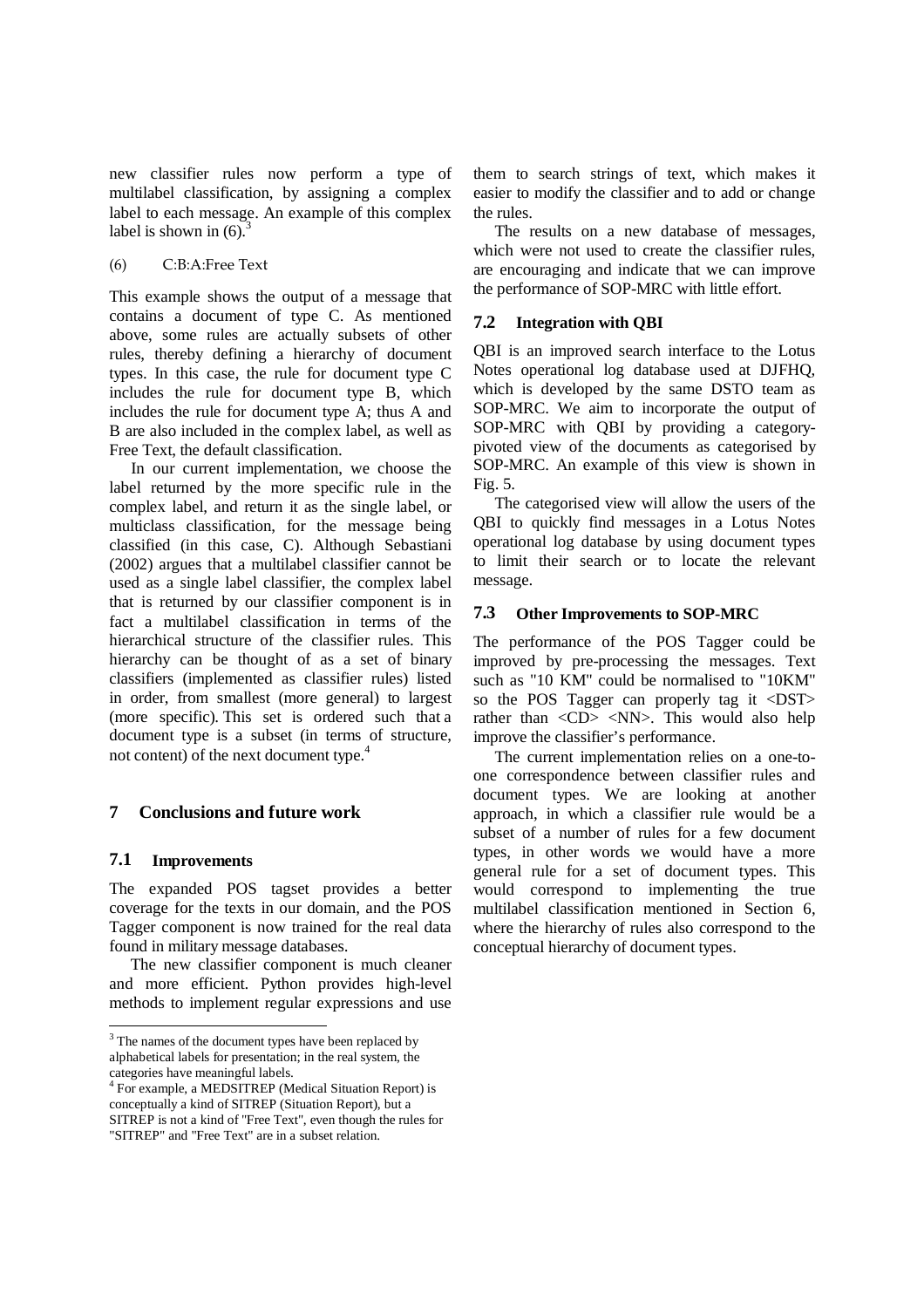|                          | <b>Document Classification</b> |                        |                     |        |           |
|--------------------------|--------------------------------|------------------------|---------------------|--------|-----------|
| Classification           | <b>Date Created</b>            | <b>¢ From Database</b> | <sup>e</sup> Author | e Size | $\bullet$ |
| $\blacktriangleright$ A  |                                |                        |                     |        |           |
|                          | 16/04/2002 01:40:10 AM         |                        |                     | 1566   |           |
|                          | 16/04/2002 12:18:33 PM         |                        |                     | 1431   |           |
| $\blacktriangleright$ AB |                                |                        |                     |        |           |
|                          | 16/04/2002 07:55:08 AM         |                        |                     | 725    |           |
| <b>VBA</b>               |                                |                        |                     |        |           |
|                          | 13/04/2002 08:06:02 AM         |                        |                     | 1019   |           |
|                          | 14/04/2002 01:00:46 AM         |                        |                     | 787    |           |
|                          | 15/04/2002 07:57:37 AM         |                        |                     | 919    |           |
|                          | 15/04/2002 01:32:12 PM         |                        |                     | 1223   |           |
|                          | 16/04/2002 03:21:40 AM         |                        |                     | 2683   |           |
|                          | 16/04/2002 04:41:08 PM         |                        |                     | 676    |           |
| <b>YCA</b>               |                                |                        |                     |        |           |
|                          | 15/04/2002 07:26:59 PM         |                        |                     | 595    |           |
|                          | 16/04/2002 02:41:43 AM         |                        |                     | 572    |           |
|                          | 17/04/2002 09:44:35 AM         |                        |                     | 884    |           |
|                          | 17/04/2002 04:06:46 PM         |                        |                     | 791    |           |
|                          | 17/04/2002 07:38:05 PM         |                        |                     | 1346   |           |
| <b>YCAA</b>              |                                |                        |                     |        |           |
|                          | 13/04/2002 08:18:29 AM         |                        |                     | 1193   |           |
|                          | 13/04/2002 06:14:14 PM         |                        |                     | 742    |           |
|                          | 15/04/2002 10:13:21 AM         |                        |                     | 1171   |           |
|                          | 15/04/2002 12:56:26 PM         |                        |                     | 1242   |           |
|                          | 15/04/2002 10:01:33 PM         |                        |                     | 2006   |           |
|                          | 15/04/2002 10:30:07 PM         |                        |                     | 1053   |           |
|                          | 15/04/2002 11:07:54 PM         |                        |                     | 1381   |           |
|                          | 16/04/2002 12:46:29 PM         |                        |                     | 584    |           |
|                          | 17/04/2002 11:31:08 PM         |                        |                     | 613    |           |
|                          | 18/04/2002 12:15:51 AM         |                        |                     | 750    |           |

#### **Fig. 5 Screenshot of QBI with SOP-MRC**

If an incoming message matches the more general rule, it can then be tested against more specific rules. If the message fails to match one of these, then other methods can be used to determine the more specific document type, but at least the more general category can be kept, rather than defaulting to "Free Text", as is currently the case.

Further analysis to determine the more specific document type would involve the number of certain POS tags, the ordering of these tags or the absence of certain tags.

Another improvement concerns the addition of further POS tags for our domain, for example, tags for unit names and ranks. This information would also be useful in further work on both document classification and information extraction. For instance, it would allow extracting information about which units are involved or identify the personnel injured from NOTICAS messages.

We are also investigating the development of a trainable system, using approaches such as TF-IDF, Rocchio Method, Support Vector Machines or hybrid solutions such as Learning from Positive and Unlabeled text documents (Jackson and Moulinier, 2002; Joachims, 1998; Vapnik, 1995; Lee and Lui, 2003).

#### **References**

- Carr, O. and Estival, D. (2002) Text Classification of Formatted Text Document. *Proceedings of the 5th Australasian Natural Language Processing Workshop*. Canberra. pp. 49-54.
- Jackson, Peter and Moulinier, Isabelle (2002) *Natural Language Processing for Online Applications – Text*

*Retrieval, Extraction and Categorization*, Vol. 5, Natural Language Processing, John Benjamin Publishing Company, Philadelphia.

- Joachims, T. (1998) Text Categorization with Support Vector Machines: Learning with Many Relevant Features. *Proceedings of the European Conference on Machine Learning*, Springer.
- Johnson, D.E., Oles, F.J., Zhang, T., Goetz, T. (2002), A Decision-Tree-Based Symbolic Rule Induction System for Text Categorization, *IBM Systems Journal*, Vol. 41, No. 3, IBM Corporation.
- Lee, W.S. and Liu, B. (2003) Learning with Positive and Unlabeled Examples using Weighted Logistic Regression. *Proceedings of the Twentieth International Conference on Machine Learning*  (ICML-2003), Washington, DC, USA.
- Lewis, David (2002). *Machine Learning for Text Classification Applications*, Tutorial. 40th Meeting of the Association of Computational Linguistics, University of Pennsylvania. Philadelphia, USA.
- Manning, C.D. and Schütze, H. (1999). *Foundations of Statistical Natural Language Processing*. MIT Press, Cambridge, Massachusetts.
- Mason, Oliver (2003). *Qtag 3.1*. Department of English, School of Humanities, University of Birmingham, http://web.bham.ac.uk/O.Mason/software/tagger/
- Sebastiani, Fabrizio. (2002). Machine Learning in Automated Text Categorization. *ACM Computing Surveys*, Vol. 34, No. 1, pp. 1-47.
- Sutcliffe, Richard, Koch, Heinz-Detlev and McElligott, Anne (eds) (1996), *Industrial Parsing of Software Manuals*. Amsterdam, Rodopi.
- Tufis, Dan and Mason, Oliver (1998). Tagging Romanian Texts: a Case Study for QTAG, a Language Independent Probabilistic Tagger, *Proceedings of the First International Conference on Language Resources & Evaluation (LREC),* Granada, Spain, 28-30 May 1998, p.589-596.
- Vapnik, V. N. (1995) *The Nature of Statistical Learning Theory*. Springer-Verlag, New York.